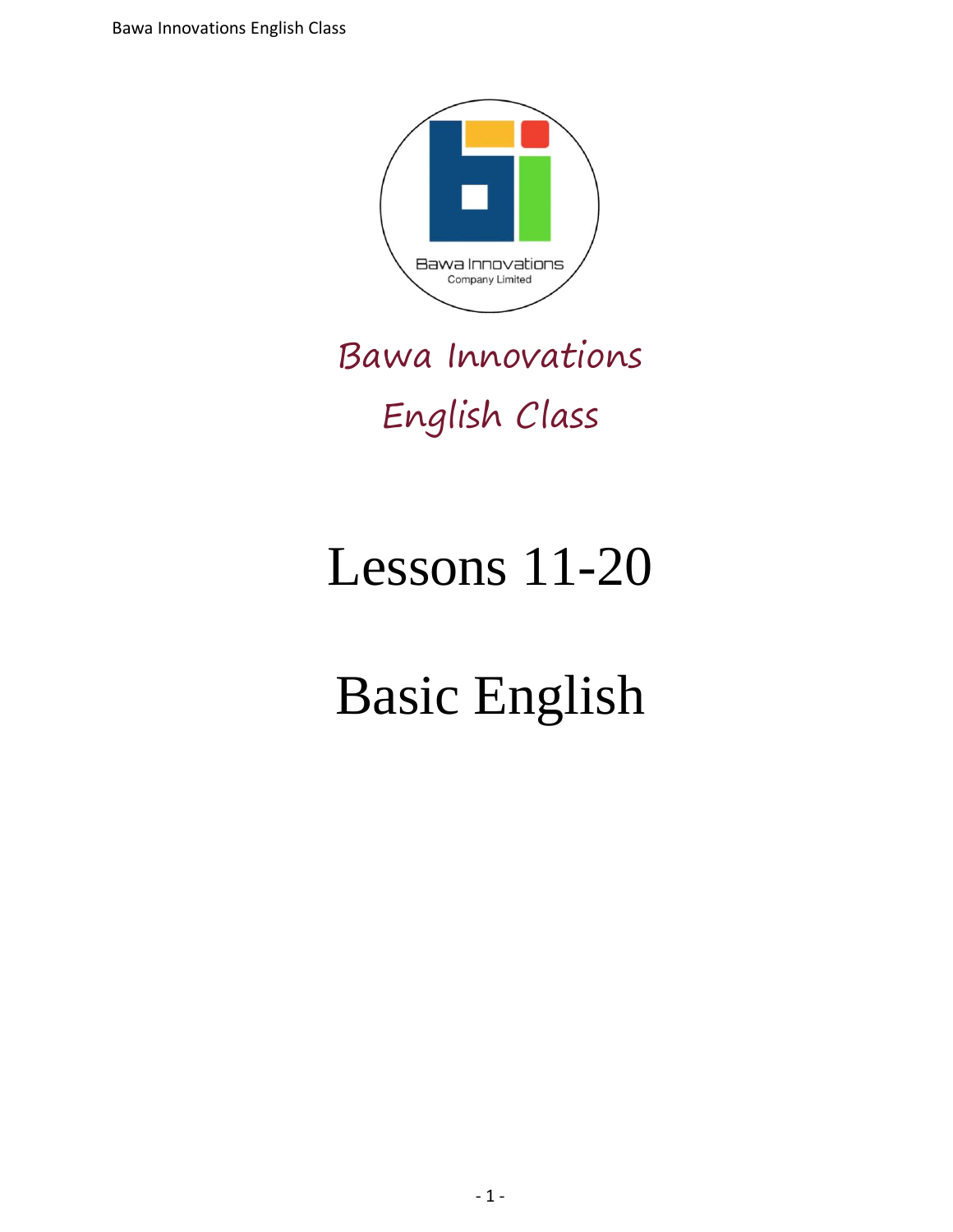#### I used to  $+(verb)$

'Used to' expresses something that was done in the past, and is not usually done now. Here are some examples:

"I used to develop websites." "I used to jog every day." "I used to paint." "I used to smoke."

"I used to work from home." "I used to live in California." "I used to go to the beach every day." "I used to sing in a choir." "I used to like vegetables." "I used to start work at 6 o'clock."

```
I have to + (verb)
```
The words 'have to' describe something that needs to take place soon. It expresses certainty, necessity, or obligation.

Here are some examples:

"I have to switch schools." "I have to use the telephone." "I have to go to the bathroom." "I have to leave." "I have to unpack my bags."

You can also add the word 'don't' to suggest that someone is not required to do something.

"I don't have to switch schools."

"I don't have to use the telephone."

"I don't have to go to the bathroom."

"I don't have to leave."

"I don't have to unpack my bags."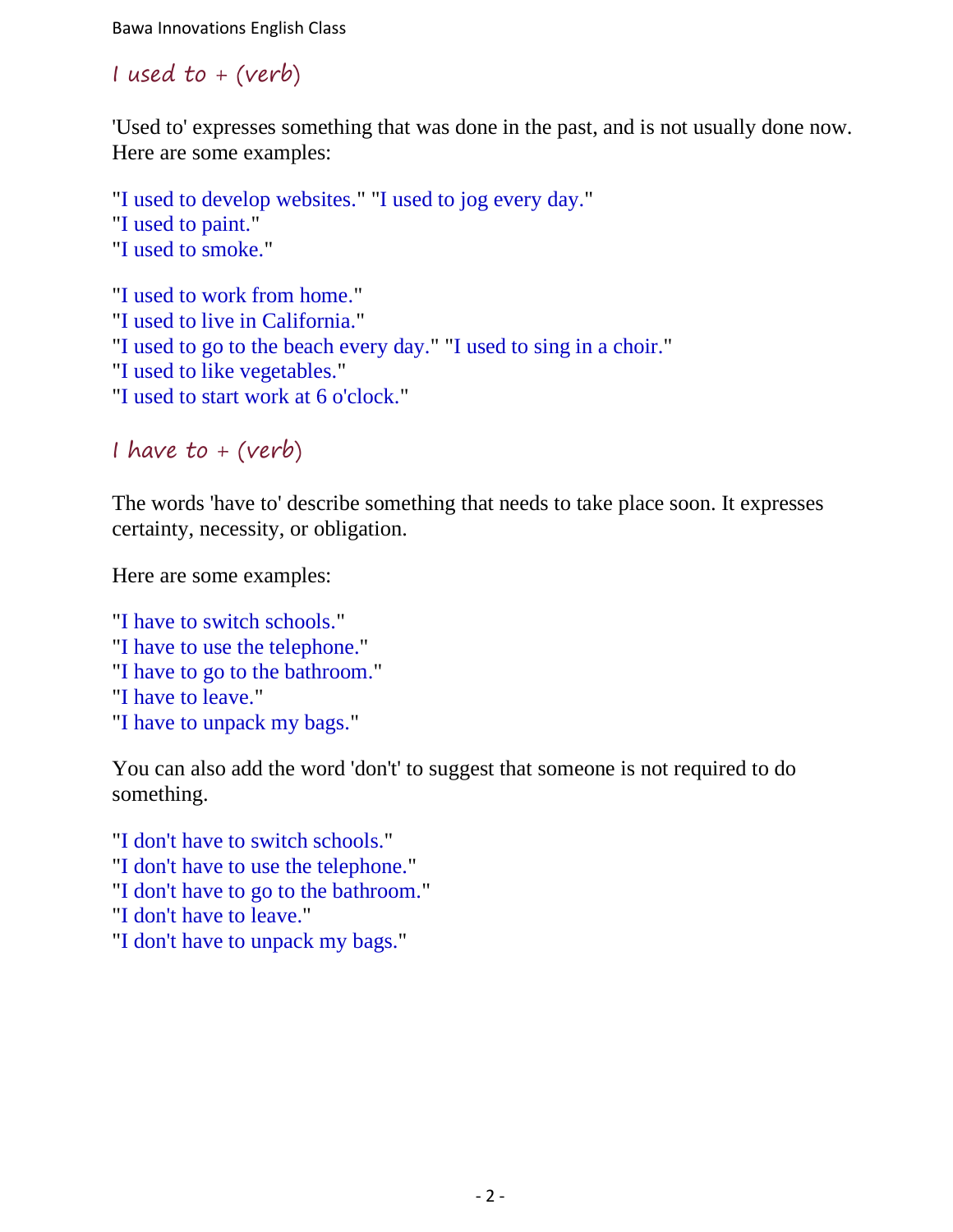I wanna + (verb)

The word 'wanna' is incorrect grammatically. It is equivalent to 'want to.' When combined with the word 'I' it helps communicate something you want to do.

Here are some examples:

```
"I wanna talk."
"I wanna search for a job." 
"I wanna order some food." 
"I wanna marry her."
"I wanna listen to that song."
```
By adding the word 'don't' you can change the meaning of what you are saying to something you 'want' to do to something you 'do not' want to do.

```
Here are some examples: 
"I don't wanna talk."
"I don't wanna search for a job." 
"I don't wanna marry her."
"I don't wanna listen to that song." 
"I don't wanna order some food."
```
#### I gotta + (verb)

'I gotta' is grammatically incorrect. It is more of a spoken form. If you want to say this with proper grammar, the equivalent would be, 'I have got to' or 'I've got to'. In the spoken form, 'got to' is shortened to 'gotta' and the word 'have' is dropped.

Here are some examples:

- "I gotta manage my money."
- "I gotta obey the laws."
- "I gotta move to a bigger house."
- "I gotta impress my boss."
- "I gotta brush my teeth."

By adding the word 'have' you can change what you are saying to express something that needs to be done in the near future.

Here are some examples:

"I have got to be on time to work."

```
"I've gotta try harder at school."
```
"I've gotta tell my wife I'll be late."

"I've gotta learn more about the laws."

"I've gotta clean my house today."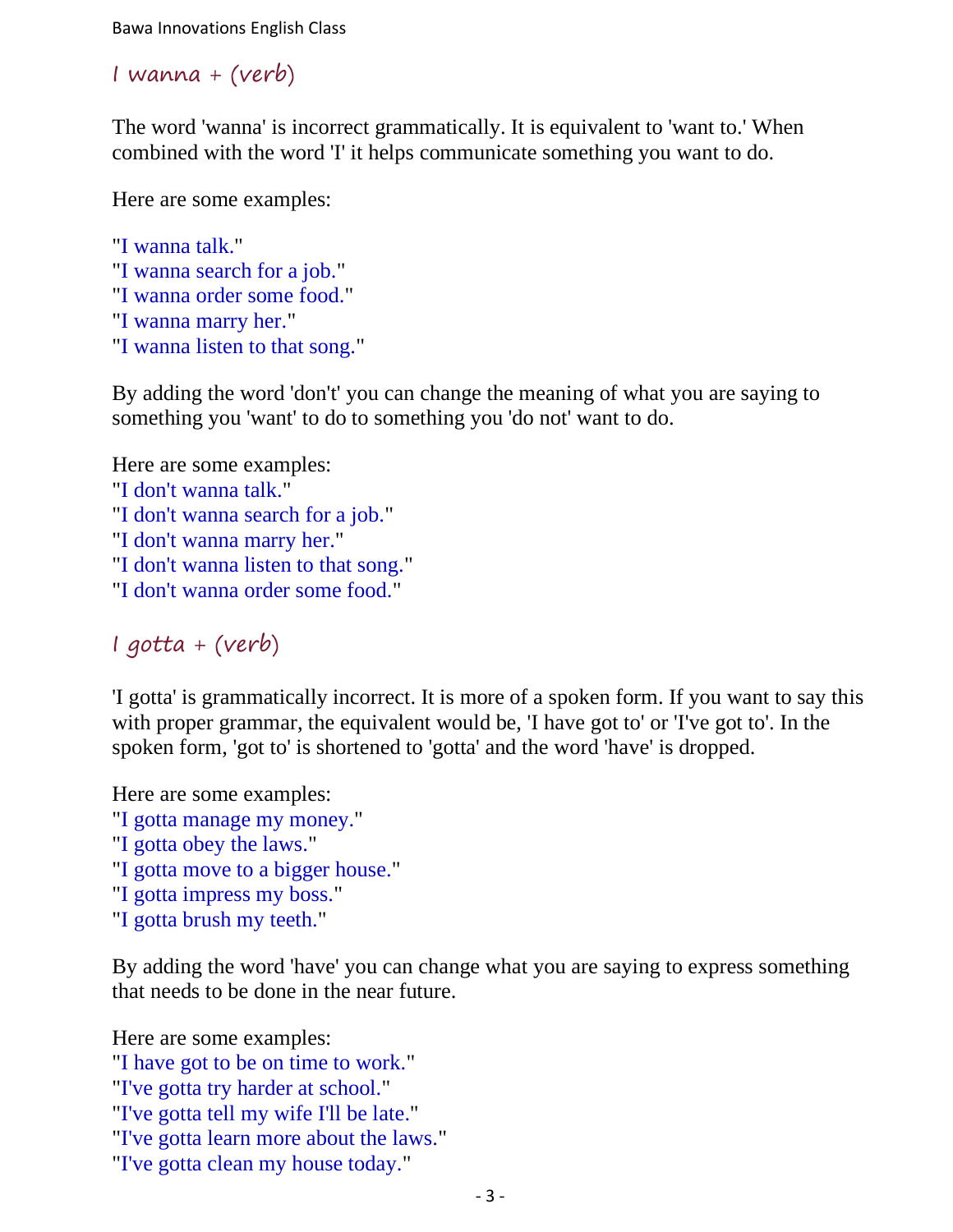#### I would like to + (verb)

This sentence lets someone know what you would be interested in doing. This can be a physical, mental or verbal action.

Here are some examples:

- "I would like to answer that question."
- "I would like to compete in a cooking contest."
- "I would like to explain myself."
- "I would like to invite you over."
- "I would like to practice."
- "I would like to become a doctor."
- "I would like to see you more often."
- "I would like to thank you."
- "I would like to learn about animals."
- "I would like to meet the President."

#### I plan to  $+(verb)$

'Plan to' describes something that you would like to do in the near future. Here are some examples:

- "I plan to find a new apartment."
- "I plan to relax on vacation."
- "I plan to surprise my parents."
- "I plan to wash my car."
- "I plan to adopt a child."
- "I plan to impress my boss."
- "I plan to watch a movie."
- "I plan to save more money."
- "I plan to read a book."
- "I plan to learn new things."

#### I've decided to + (verb)

'I've' is short for 'I have' and including the word 'decided' you are stating that you have made a decision or come to a conclusion.

Here are some examples:

```
"I've decided to accept the job."
"I've decided to complete my degree."
```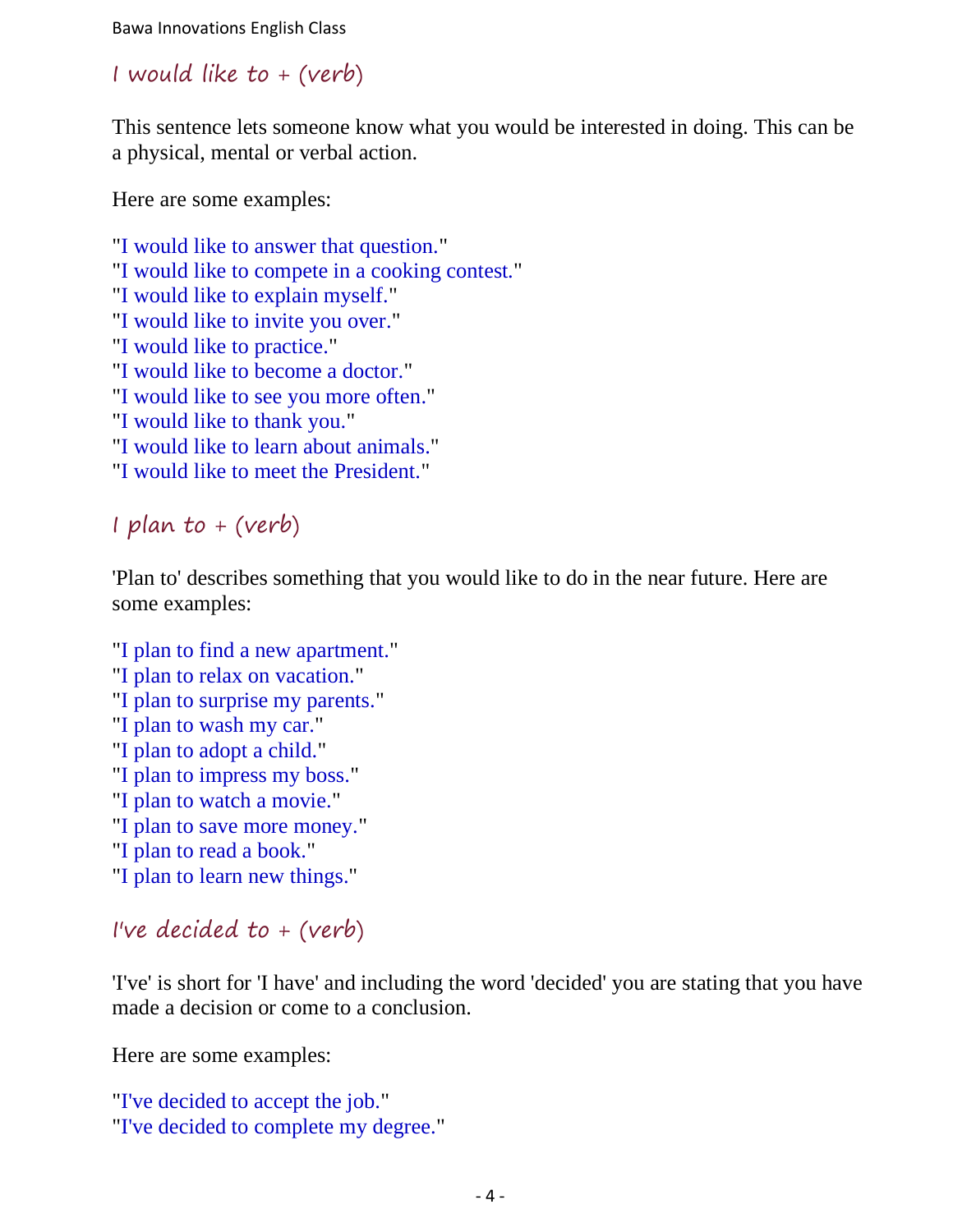"I've decided to change my bad habits." "I've decided to extend my membership at the gym." "I've decided to form a chess club." "I've decided to hand over my responsibilities." "I've decided to help you move." "I've decided to interview for the job." "I've decided to increase my work load." "I've decided to manage a store."

I was about to  $+(verb)$ 

When stating 'I was about to' you are informing someone that you are going to be do something at that moment or in the very near future.

Here are some examples:

- "I was about to go out."
- "I was about to go to dinner."
- "I was about to go to bed."
- "I was about to go to work."
- "I was about to say the same thing."
- "I was about to call you."
- "I was about to send you an email."
- "I was about to mow my grass."
- "I was about to order us some drinks."
- "I was about to watch television."

#### I didn't mean to + (verb)

The word 'didn't' is a contraction of the words 'did not'. When using it in a sentence with the words 'mean to' you are informing someone that you did something you regret or are sorry for. This could have been a physical, mental or verbal action.

Here are some examples:

- "I didn't mean to hurt your feelings."
- "I didn't mean to call you so late."
- "I didn't mean to lie about what happened."
- "I didn't mean to embarrass you."
- "I didn't mean to stay out so late."
- "I did not mean to say those things."
- "I did not mean to leave you out."
- "I did not mean to make you confused."
- "I did not mean to think you were involved."
- "I did not mean to cause trouble."